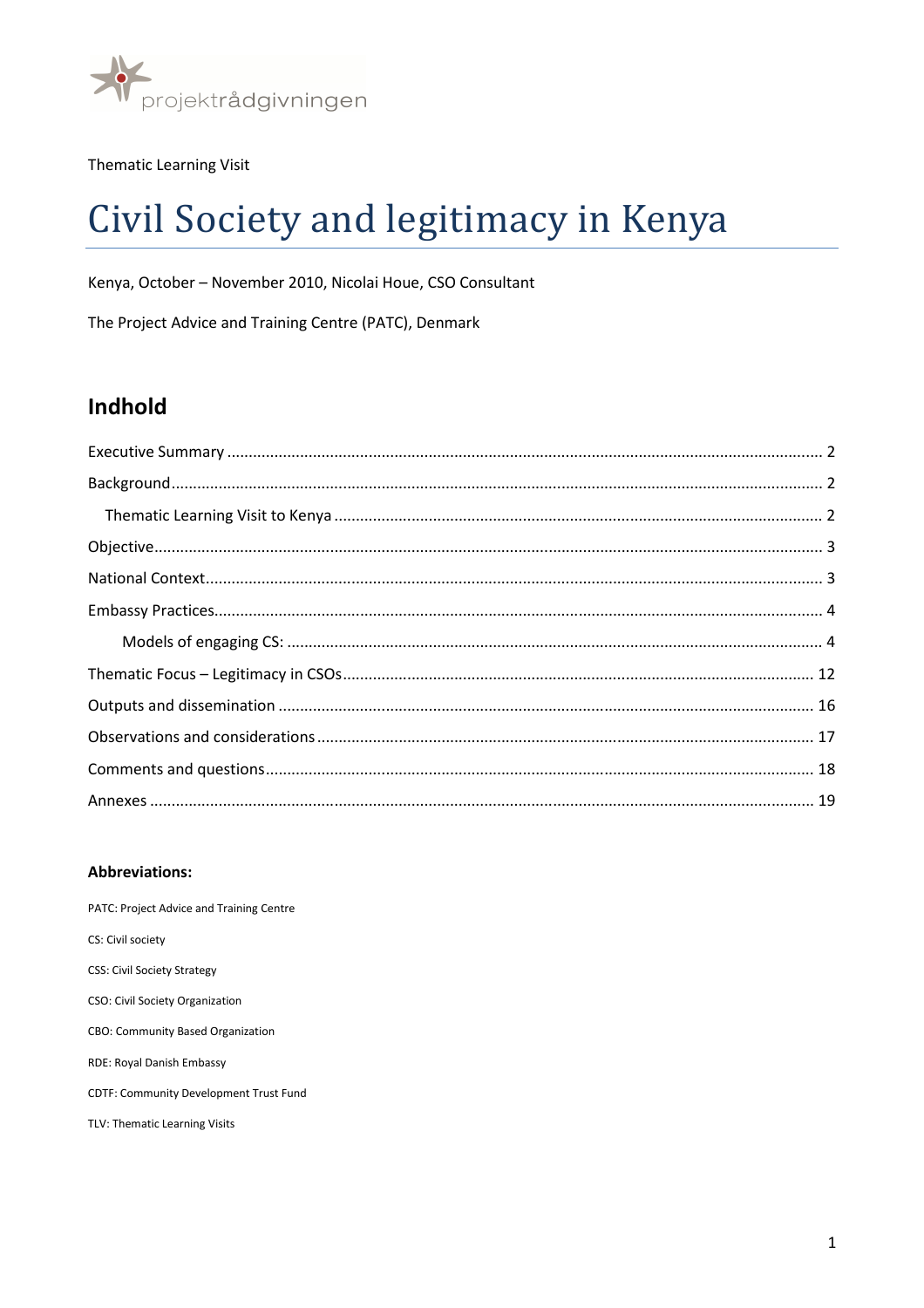

# Executive Summary

Denmark and Danish CSO's are very active in Kenya. Both within sector programs and within civil society a number of Kenyan CSO's have partnerships with or direct funding from Denmark. This report summarizes some of the main findings from a Thematic Learning Visit to Kenya in 2010 by the Project Advice and Training Centre, a Danish umbrella organization for Danish CSO's working with development cooperation. The main findings from the Learning Visits are:

- The RDE's collaboration with CS in Kenya could be more integrative and structured. There is a need to strengthen the transparency of the work with CSO's and allow for the RDE to have the necessary resources to do this. At the same time the RDE's engagement should be seen in relation to Kenyan CS, which is:
- Complex and dynamic, relevant and pulsating. But is also characterized by competition and fragmentation. There seem to be a lack of understanding of interconnectedness also within the different but very intertwined and interdependent relevant ongoing processes which might lead to a stronger and independent CS.
- Legitimacy in Kenyan CSO's come from a number of different and supplementing sources. We need to recognize that legitimacy differs depending on the context and the ongoing processes that legitimacy is reacting upon and influencing. Organizations do not exist in a vacuum – rather they exist in a complex reality where they constantly try to define and redefine priorities and sources of legitimacy which are most beneficial and relevant for them at any given time. This complexity within legitimacy and priorities should be debated and discussed within PATC, as should our relation to it and our influence on it.

# Background

The Project Advice and Training Centre (PATC) is a Danish umbrella organization that has 250 members among Danish civil society organizations (CSO's). All of these organizations work with international development cooperation.

The focus area of PATC is capacity building of the Danish member base of through training, counseling and discussions. Besides, PATC advocates on behalf of the member base regarding the general framework for Danish civil society organizations and attempts to stage relevant debates and discussions among the members and Danish civil society in general. Finally PATC administers the Project Fund on behalf of the Danish Foreign Ministry.

In order to better understand the context that PATC members are working in through partnerships in the global south PATC attempts to build up context and country specific knowledge, relating this to an area of interest for members in Denmark, their partners in the Global South and PATC.

## Thematic Learning Visit to Kenya

As a part of the continued development of capacity in PATC and members in Denmark, PATC introduced the concept of Thematic Learning Visits (TLV) in 2009. The purpose is to build capacity within PATC and to enter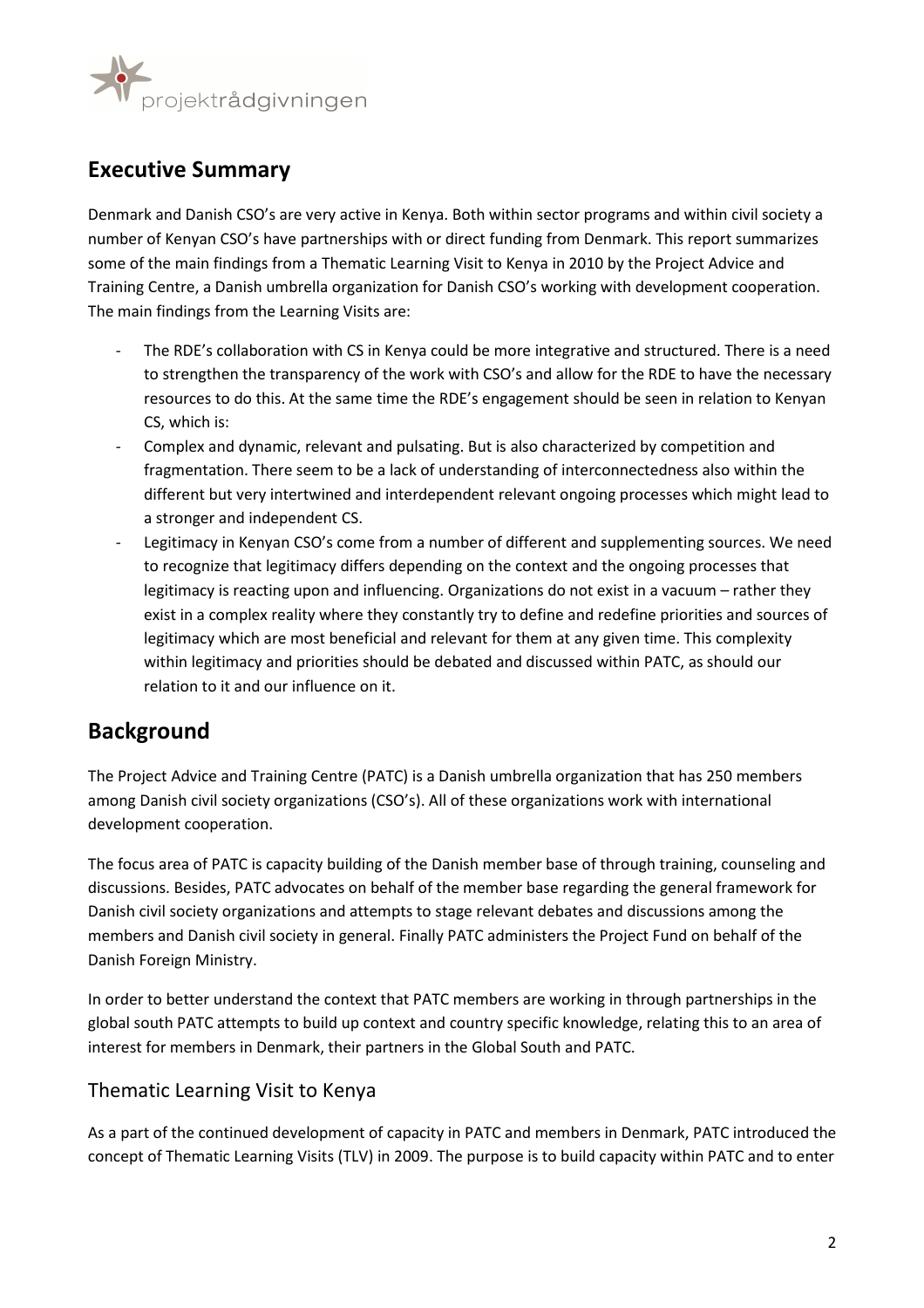

into a dialogue with PATC members, their partners, CSO's with connection to Danish Development Cooperation and the Danish Embassies focusing on the implementation of the Danish Civil Society Strategy.

Each TLV has a thematic focus area, as well as a number of general themes that form the basis for analysis and understanding. The thematic focus for the TLV in Kenya has been Legitimacy among CSO's in Kenya and the general themes encompasses the role of RDE, the organization of Kenya CS, national funding structures and CS analyses available in Kenya

The TLV is process oriented allowing for participation in relevant processes and discussions and the planning and execution of the mission according to the interest of local CSO's, PATC and the Royal Danish Embassy (RDE).

Factors of relevance in choosing Kenya as focus for a TLV have been that Kenya is a Danida Program Collaboration country, 35 of PATC members are active in Kenya, and there are 14 active projects in Kenya financed through the Project Fund. Besides MSActionAid and Danish Red Cross – Danish Framework Organizations are active in Kenya.

# **Objective**

There were two main objectives for the TLV in Kenya:

- 1. To build knowledge of the context for CSOs operation in Kenya and the sources of legitimacy that they base their work upon in:
	- o PATC
	- o Danish CSO's working in Kenya
	- o RDE in Kenya and
- 2. To inspire to and provide initial frame for dialogue between:
	- o Danish CSO's working in Kenya
	- o Partners in Kenyan Civil Society
	- o National Networks in Kenya
	- o RDE in Kenya

Besides these objectives the TLV included analysis of the synergy between the RDE's engagement with civil society (CS) and the work of partners with Danish CSO's and analysis of a number of ongoing processes among CS stakeholders, and their relation to legitimacy among CSO's.

# National Context

The national context is dominated and influenced by the new constitution which was decided upon by the people of Kenya in August 2010. The new constitution has a number of potential windows for CS development in Kenya but has also carried with it a complex and sometimes rather confusing political scene. The constitution remains to be implemented. Among the people of Kenya there seem to be a quiet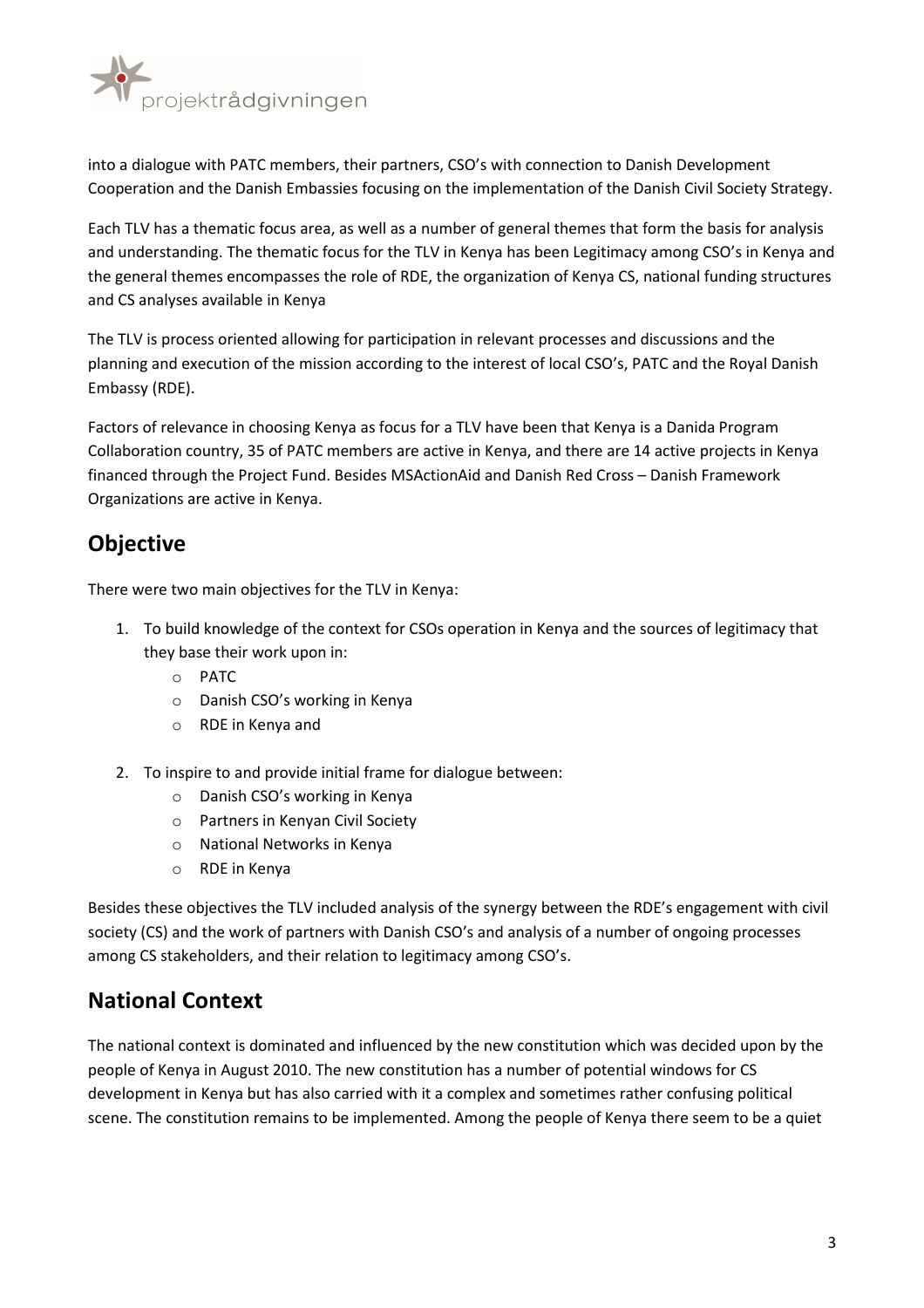

optimism and hope that the government will deliver and manage to implement the new constitution to the benefit of the people of Kenya.

In general CS in Kenya is vibrant, dynamic and active. Broad specters of CSOs are active in a variety of sectors within development cooperation and in the bottom up self initiated organization of communities across the country. CS is very influenced by political interests and also by tribal aspects, which has a tendency to divide CS and create tensions and frustration among CS actors themselves. To a certain extent the ongoing discussions and tension in CS has meant that some parts of CS is suffering from a lack of legitimacy in the eyes of the general public.

CS in Kenya is dominated by and mainly revolves around the development agenda. That means that a lot of the organization around CS is related to this particular area and the development cooperation agenda is taking up a lot of space within CS organization.

# Embassy Practices

| Program                                       | <b>Budget (DKK Million)</b> | <b>Period</b> | <b>Civil Society</b><br>Component - budget<br>(DKK Million) |
|-----------------------------------------------|-----------------------------|---------------|-------------------------------------------------------------|
| Natural Resource<br>Management                | 375                         | 2010-2014     | 120,3 (CS + private<br>sector, 32,1%)                       |
| <b>Business Sector Program</b><br>Support (1) | 155                         | 2006-2010     |                                                             |
| Good Governance                               | 165                         | 2005-2010     | 38 (23%)                                                    |

The RDE is mainly active in Civil Society Cooperation in Kenya within the following sectors:

The new Good Governance program has been approved in fall 2010 in Danidas board.

The Business Sector Program Support is expected to grow from 2011.

Besides the RDE has a local grant authority of DKr. 5 million every year, which may be used to support innovative CS projects.

## Models of engaging CS:

In general the RDE is only engaging CS in the three sector programs funded by Danida– namely the Natural Resource Management, Good Governance and the Business Sector Program Support programs. The involvement of CS in these programs in general is done within one of two possible models:

A. The RDE selects CSO's whom they consider legit and whom they consider can help implementing the priorities within the program in question.

The selection process is determined by the embassy and it is the embassy that chooses whom to approach. This model has some build in advantages – it does not require the embassy to get into a long and costly screening process of a number of potential CSO's looking for funding within the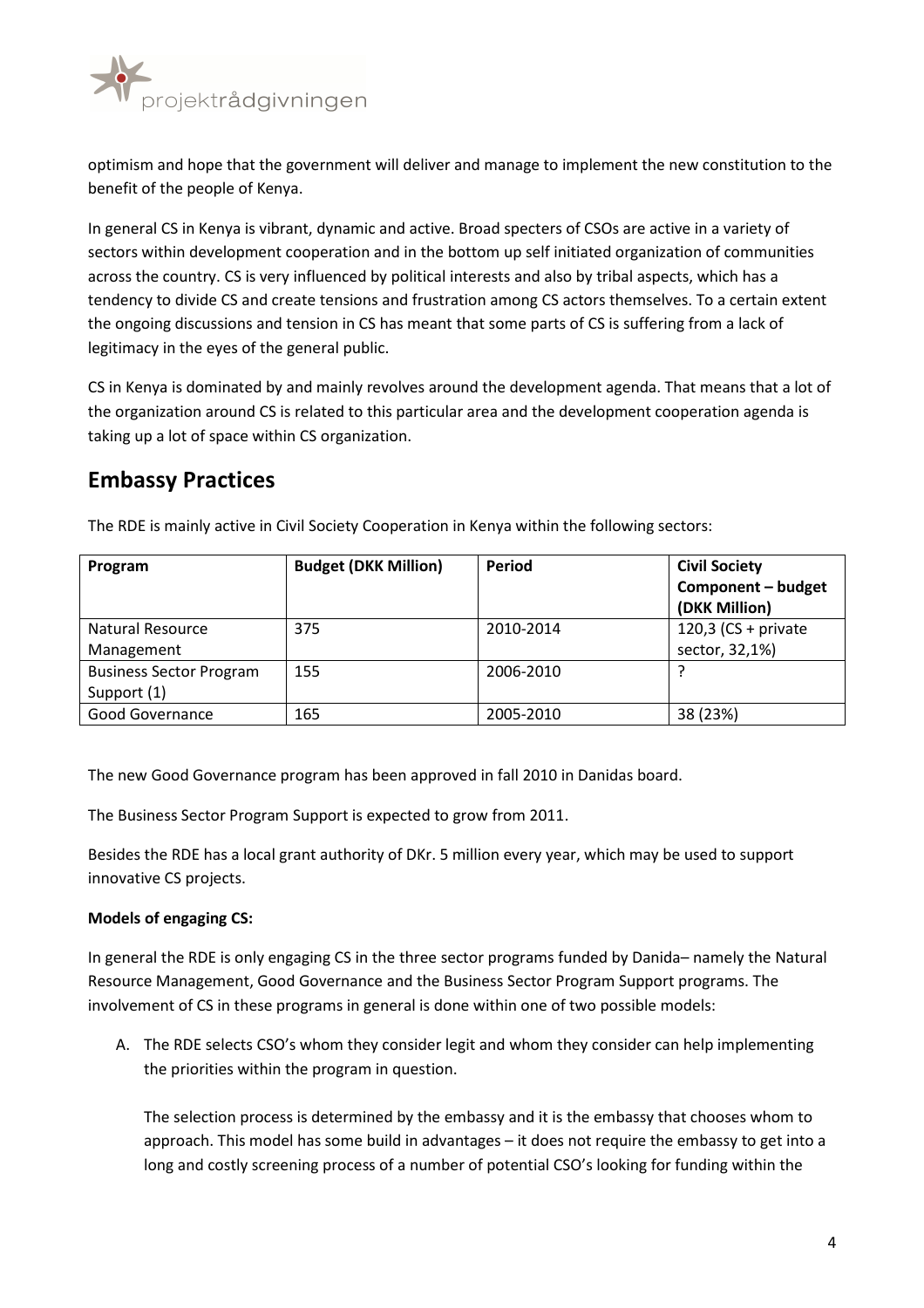

particular sector, and they are able to freely choose the best strategic partner among CSO's to work with.

Of course there are also a number of challenges in this model:

- $\circ$  It did not seem as there was any systematized or formal input from Danish CSO's or their local partners' active in the particular sector regarding the formulation of the program or the choice of CS partners.
- $\circ$  In general CSO's criticized the model for being non-transparent and promoting a competition agenda between CSO's.
- $\circ$  There is a possibility that the selection of partners become an instrument for priorities within the Danish Foreign Ministry. This could jeopardize the continuity in partners and focus in the RDE's engagement.
- B. The other model is based on an attempt to reach CS or Community Based Organisations (CBO's) through economic support to a specific organization or institution, and then having that institution or organization administer a fund with the money based upon an open application process and guidelines that are in line with the priorities within that program. There are elements of basket funding in this approach.

An example of such practice is within the Community Development Trust Fund (CDTF), which the RDE is supporting through the Natural Resource Management Program. The intention with this set up is to get the money out working with the "end user" and have as efficient implementation of the development program as possible. There are some obvious advantages to this model. For instance the use of established forms of funding modalities and pooling money together with other donors, which gives a possibility of a greater impact. It is positive that the embassy is trying to reach the end users in this way as well. A few critical remarks regarding this practice raised during the TLV were:

- $\circ$  It is important to consider carefully who is doing the implementation of the programs. It is worth considering whether it should be CS itself administering this kind of programs, or whether the programs will benefit more from being implemented by a state institution such as the CDTF. This is also very dependent on the CSO's available to be in charge of implementation.
- $\circ$  When entering into a collaboration of this sort, it is important for the embassy to look into the other existing modalities of funding that is available within the same sector or the same institution. It is necessary to consider the modalities of funding and how it "fits" with the aim of the program – for example the implementation of advocacy oriented projects may in general take longer time than mere service provision, and the "frame" for such programs should then allow for that.
- o The next phase of the Natural Resource Management program carries with it continued funding for CDTF for the next 5 years period. The CDTF explained that their general implementation costs, including the training that they do with CBO's who receive funding, etc. run between 25 and 35% of the budget that they receive. The RDE only allows for the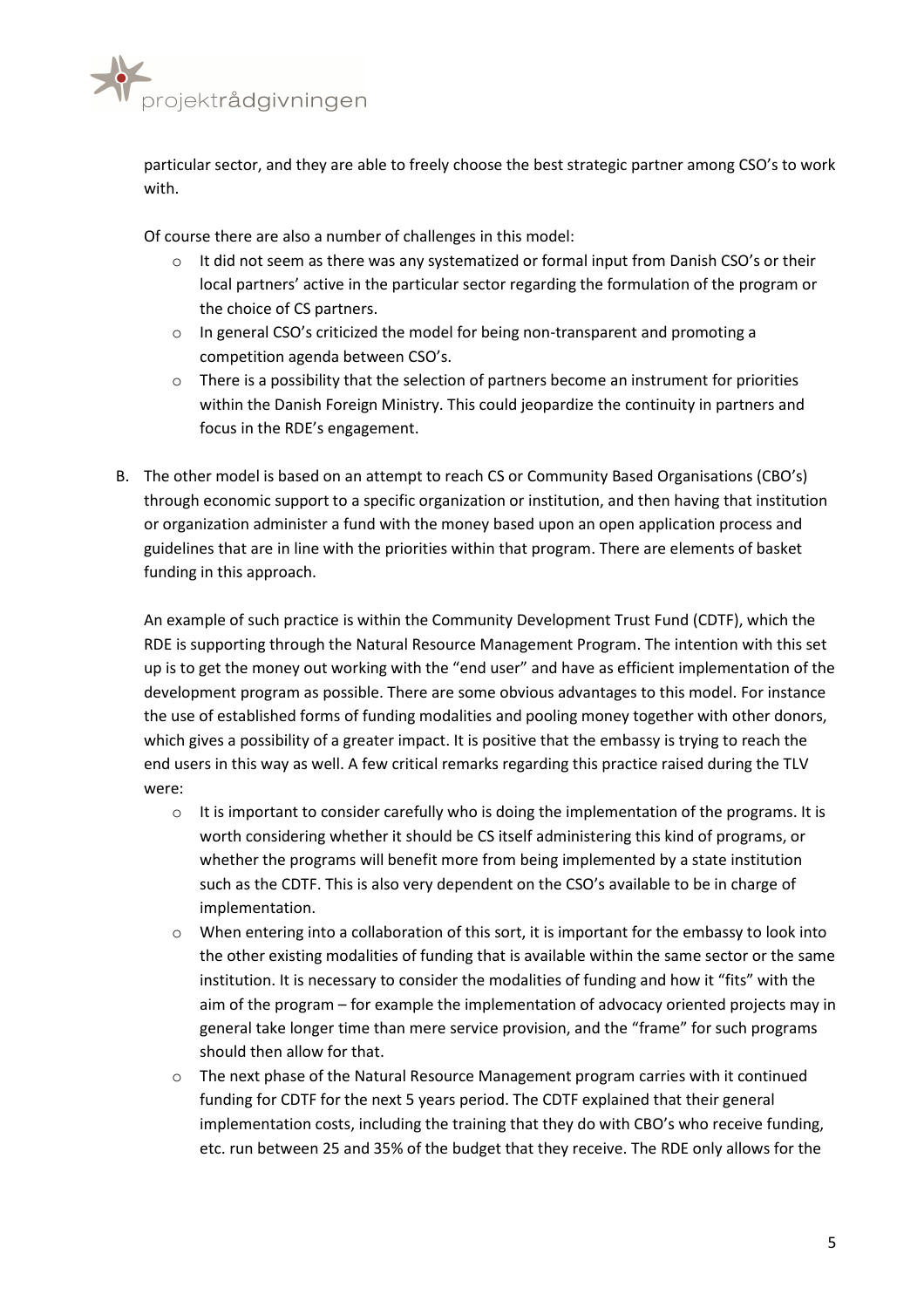

CDTF to use 10% of the budget on the implementation, and therefore the cost of "running and implementing" the grant from the RDE is in a way supplemented by other funding sources that CDTF receive from the EU. It might be worth considering if the RDE should allow for such programs to use the actual amount needed to implement the programs, in order to give a realistic picture of the implementing costs of "reaching the end user".

One important consideration for the RDE is how to link the two models better. If the two models are applied independently from each other the may add to the "on the ground (grassroots)" ><"professional Nairobi based" dichotomy which unfortunately is well established in Kenya. It would be an area of potential exploration for the RDE to look for inspiration within organizations that manage to bridge this gap.

## Local grant authority (LGA)

The local grant authority in Nairobi is currently at 5 million DKr. Pr. year. The embassy could have a larger grant, but have chosen not to because it doesn't have the necessary human resources to implement the LGA. Presently the grant is primarily used to support one or two initiatives pr. year, which can be within CS or another sector.

There is no information about the LGA on the embassies website besides the "mini-projects" which are small projects mainly within service provision. It might be a possibility to include or disseminate information about the LGA to a wider audience, if the RDE wishes to start to use the LGA in a more dynamic way inspiration might be secured from the RDE in Tanzania.

The LGA could also be focused on engagement and involvement of CS actors and in that way contributing to a more structured and formal involvement of CS in the implementation of programs in Kenya.

## National Dialogue with CSO's

There is no standardized practice at the RDE in Nairobi at the moment to conduct official national dialogue with CSO's whom have a Danish representative or whom have a Danish partner. Rather the dialogue takes place within the different sector programs, where organizations that the RDE reckons to be relevant are included in discussions. There seem to be no systematized way of doing this, and it seems that it is up to the individual sector programs, and the people that are responsible for them, to decide if and how to engage CS in dialogue on the content of programs etc.

There are a number of overlapping interests and areas of focus between the RDE and Kenyan CSO's partnering with Danish organizations. Both the RDE and local organizations could benefit from an exchange of experiences and views on common priorities.

At the end of my mission in Kenya, I did have a one-day workshop with different stakeholders from CS having a relation to a Danish organization, the RDE and other relevant stakeholders. After the workshop there was support for and interest among CSO's to continue having such meetings on a yearly basis, where issues of mutual interest and different experiences could be discussed.

In the later debriefing meeting with RDE we did discuss the potential of such annual meetings, which the embassy found interesting and they also expressed willingness to participate in. At the same time they did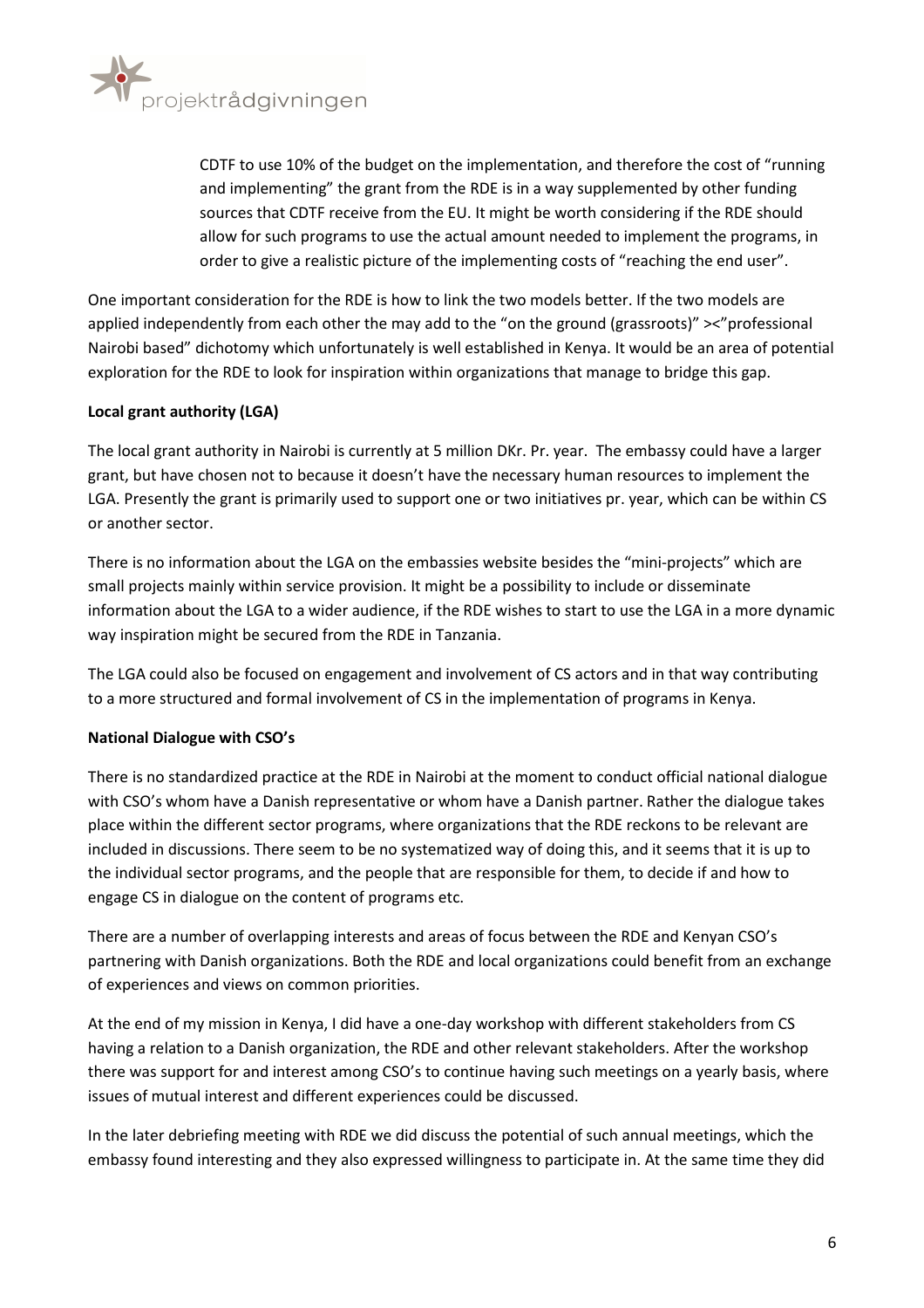

not think that they have any opportunity to finance the "frame" for such a national dialogue with CSO's who have Danish representatives, or who have a Danish partner.

The workshop which I had with participation of 21 different organizations and 28 people came to a total cost of approximately 60.000 KSH or less than 5.000 DKR. This price included reimbursement of transport for the ones needing that.

As both the RDE and the CSO's working with Danish partners believe that it makes sense to meet once a year to inform each other of priorities and issues, and discuss a topic of mutual interest, this might be an area of exploration that would be worthwhile to look into for the RDE.

Also the RDE asked for feedback and follow up on the different project applications that they screen as part of the application process. Official feedback has to be through the Danish Foreign Ministry, but a yearly meeting with organizations working with Danish Partners might also be beneficial in this respect.

The organizations that the RDE chooses to focus on and have direct collaboration with, supplement the work of Kenyan CSO's partnering with Danish organizations in a constructive way. The RDE is focusing on large national organizations within their areas of priority. These organizations working for example within Human Rights are supplementing the work done by CSO partners in a positive way. The CDTF has also proven to supplement the efforts and initiatives financed through Danish partners.

## Conclusion: RDE's engagement with CS

In general the engagement that the RDE has with CS is determined by the limited human resources available at the embassy. It seems the necessary resources to engage with CS in a systematized and wellstructured manner are not available. CS is included in programs where it is possible, but still conceived as an add-on to the rest of the program, which is proportional to the part that CS plays in the overall implementation.

In order to further improve the RDE's work with CS and benefit from this potential it is necessary to make more resources available for the embassy to engage with and benefit from CS.

If the RDE wants to fully explore the potential in CS it should work with CS on its own premises, linking this engagement to and coordinating it with the bigger bilateral engagement.

If it is not possible to allocate resources to let the RDE engage with CS as it is recommended in the Civil Society Strategy, it should be considered in future revision of the strategy to allow for a calibration of the expectations and demands made towards the embassies to be in line with the overall CS strategy and the expectations to the RDE's in the implementation of this strategy.

The focus of the RDE supplement the work of Danish CSO's and their partners only it would be constructive with more dialogue to secure this synergi.

# CS's organization and networks

Kenyan Civil Society - a Danish Perspective:

Kenyan CS draws on a number of different but supplementing legal frameworks and legitimacy structures (members, conventions, constituents, grass roots, professionals, deliveries etc.)

…which gives a CS that is vibrant, active, diverse, and has room for a variety of organizations

…but also for politization, tribalism, individualization and fragmentation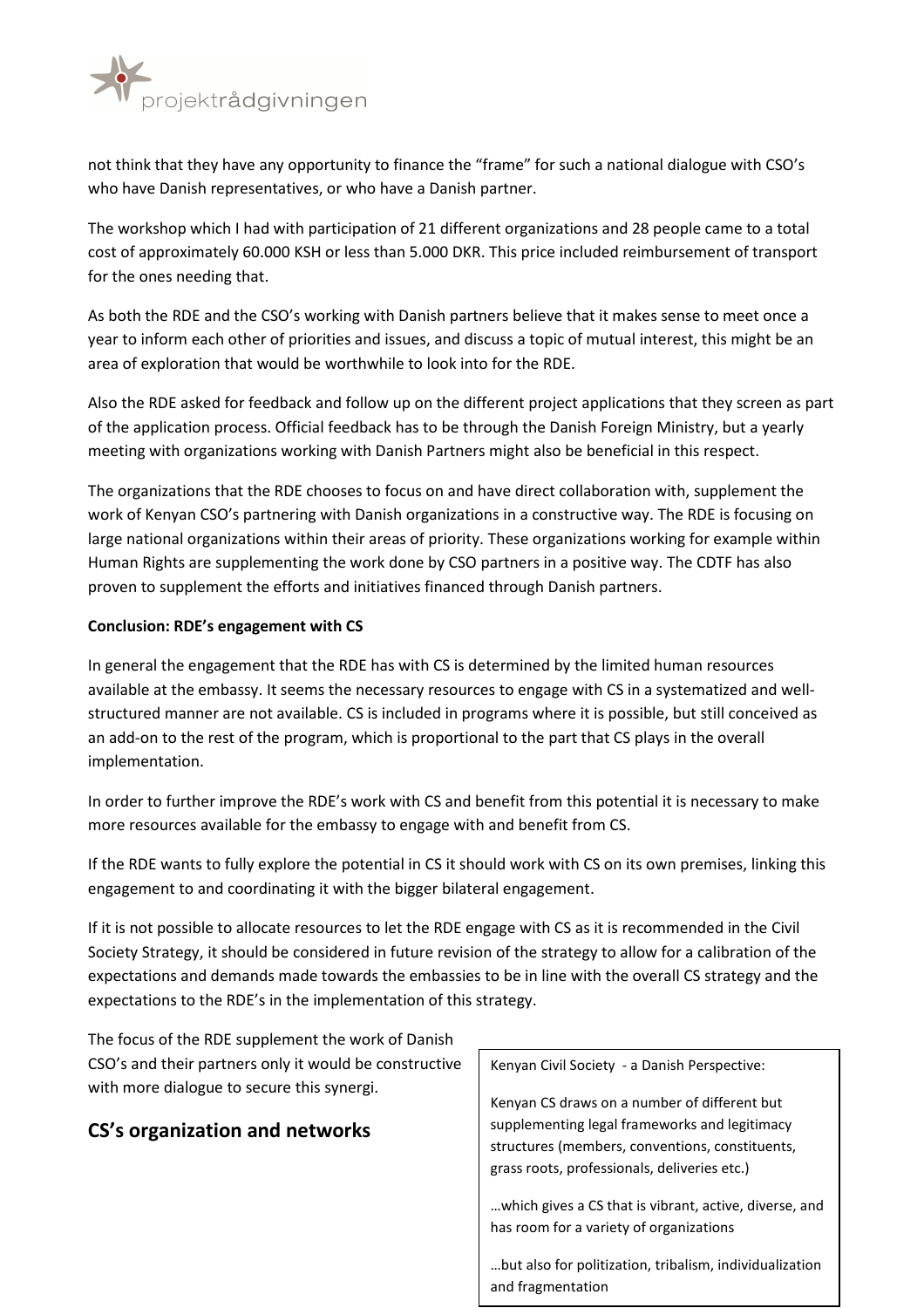

Civil Society is characterized by a quiet optimism in Kenya. The new constitution with its guarantied fundamental rights provides a firm starting point for a continued positive development for CS in Kenya. The new constitution also provides a space for CS which is wider than what was the case earlier. So within those aspects there is reason for optimism.

But CS in Kenya is also facing a number of challenges that has to be dealt with over the coming years.

A. Fragmentation. Kenyan CS is fragmented. There are several different alliances of CS organizations, some more legit than others, but there is not one organization or alliance or network that can claim to be the only one, and depending on who you talk to, one, two, three or no alliances or groups of organizations are legit representatives of CS.

Having different CS networks representing different parts of CS would not be a problem, if it was not for the ongoing process of trying to establish one national legit organization with whom the government and other can communicate. Currently the NGO Council, which is established by law, and which has several functions regarding CS, holds this position. But there are several competing fragmentations and NGO Councils, which somehow have to come together. In fall 2010 there was two "competing" councils, an original (the  $1<sup>st</sup>$  council) and a newer (the  $2<sup>nd</sup>$  council).

A few questions to consider is whether it is possible and desirable to establish one CS organizational structure, that captures "all" of CS and is able to balance between the government interests and CS interests.

Another questions is what the relation of this network or structure should be to the state – whether formalized as the official network or more loosely structured and non-formal?

- B. Several ongoing processes. There are a lot of parallel and mutually dependent ongoing processes in CS in Kenya. In September/October/November the following processes were going on:
	- a. Restoration of the CS legitimacy process including the election of a new board for the  $2^{nd}$ NGO Council
	- b. Elections for a new board for the  $1<sup>st</sup>$  NGO Council
	- c. Discussion among the CSO Reference Group and a wider specter of CSOs regarding the new CSO bill. This discussion took place amongst the CSO's, but at the same time a parallel discussion was taking place within the government, about the same law, and both groups (the CSO lead and the government one) were drafting a new CSO bill. This discussion is also related to the general understanding of CS in Kenya. A lot of focus and organizations are working within the social development and rights sector of CS. Both CS as a whole and the large parts of CS having a social development and rights orientation focus, might benefit from the inclusion and self-understanding that CS also includes all other CS organizational forms and focuses.
	- d. Protecting CS space. In Kenya as in other parts of the world there is an ongoing discussion about the protection of space for CS. This process is not yet very outspoken in Kenya and the general impression is that the new constitution protects CS space.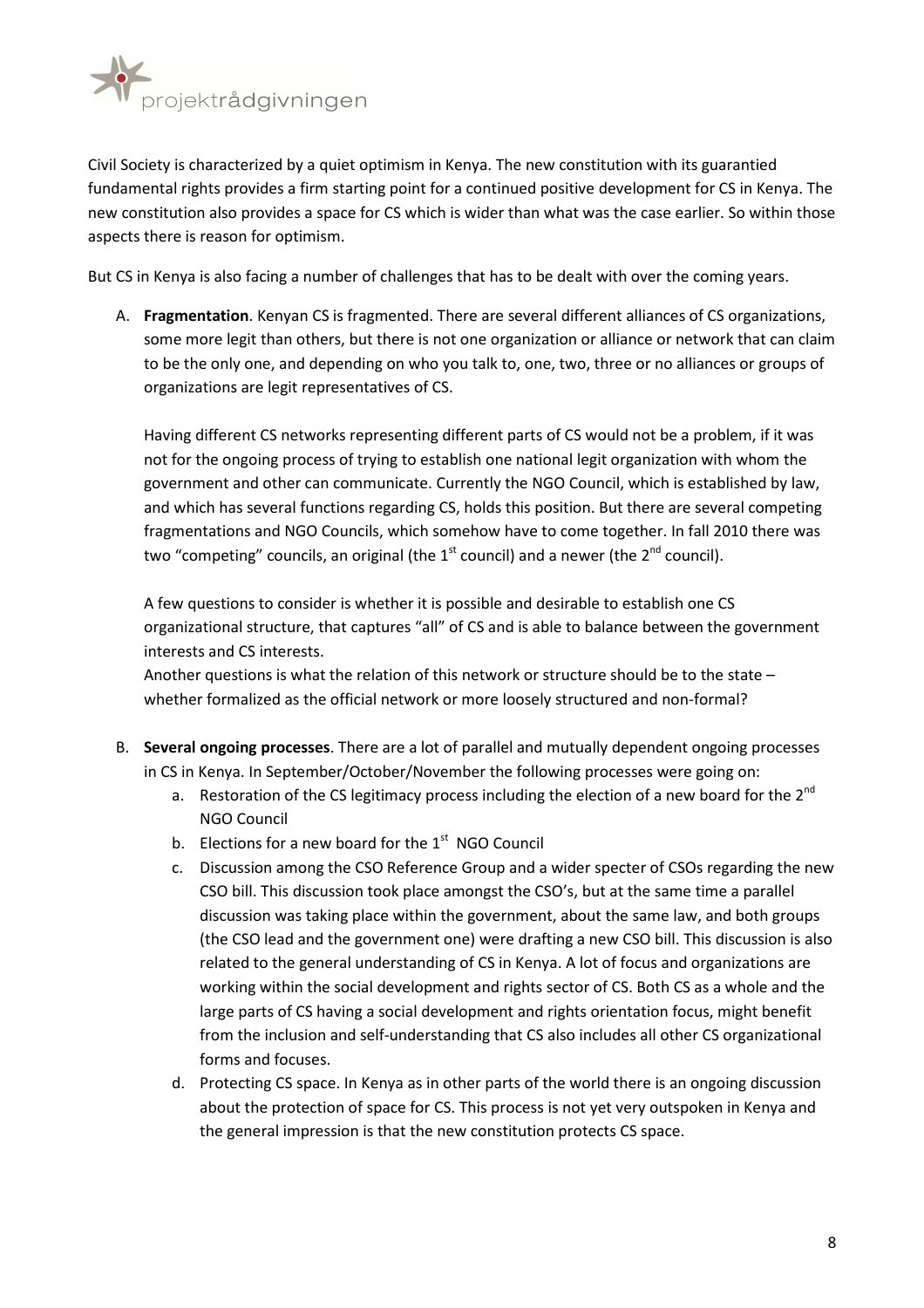

- e. The implementation of the new constitution. This process, which is broadening up the role for CS, is also interfering with the above-mentioned processes, because several actors have an interest to have a stronger CS role, which requires some kind of CS organizational development and structure.
- C. Tendency to demean other CSO's. In general there is a tendency for CSO's to see themselves as legit and transparent while questioning the foundation of other CSO's. This might be influenced by the strong sense of competition amongst CSO's. A competition that is also created and maintained by the donor community. Nevertheless it is deconstructive for the sector as such, and the continued articulation of these issues between CSO's will possible be an obstacle of and for constructive internal discussion. This is also related to the next characteristic.
- D. A number of dividing lines. Most of the above can be seen and analyzed in connection to a number of defining lines in Kenyan CS, which we also discussed on the 4<sup>th</sup> of November workshop in Nairobi. These defining and sometimes dividing lines are among others:

| CS defining and dividing lines  |                                |  |
|---------------------------------|--------------------------------|--|
| <b>Professional Orientation</b> | <b>Grass Roots Orientation</b> |  |
| Nairobi based                   | <b>Field based</b>             |  |
| Researching and<br>advocating   | Active on the ground           |  |
| Easily accessing funding        | Hard to acces funding          |  |
| With the system                 | With the people                |  |
| Promoting careers               | Promoting social rights        |  |

CSO's exist in a multitude of combinations and variety of these defining and dividing lines and of course a lot of organizations manage to combine the "gaps". What is needed is the understanding that there is a need for different types of organizations among CS actors, and that it is important that among these defining lines we do not establish ourselves as THE LEGIT organization, but that my organization exist in a continuum with other organizations that has other focuses, another rationale and another way of being legit with their members, board, constituencies, and target groups.

The above-mentioned challenges are of course already being dealt with in a number of different forums and debates, and as such Kenyan CS is very well underway. Some of the issues need to be dealt with on a shared basis, while others have to do with self-perception and reflection upon the particular organizations place and collaboration and linkages to other organizations and structures within CS.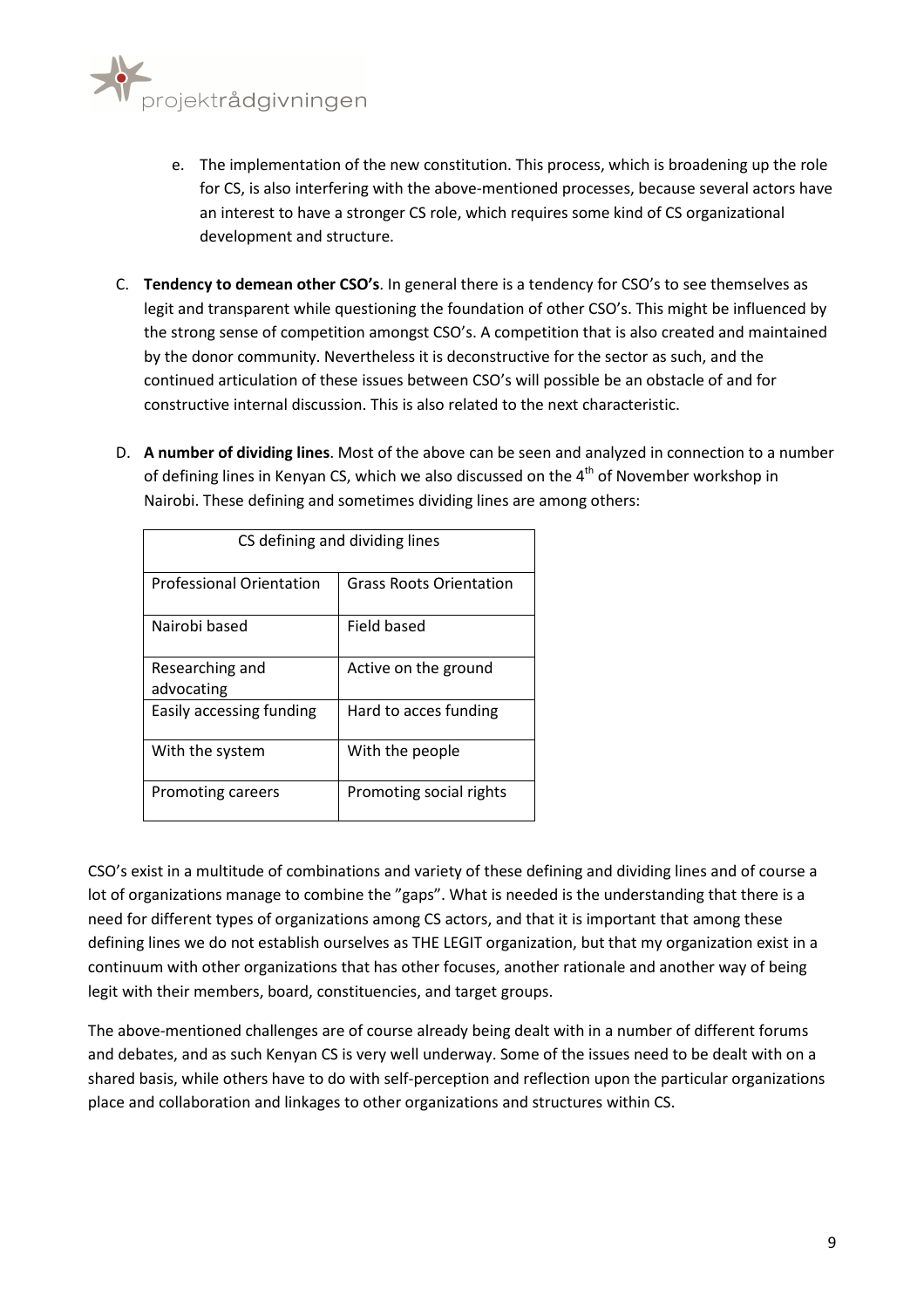

It is worth mentioning that representatives from all part of CS including the two different NGO Councils with whom I had an opportunity to meet, expressed intention of overcoming differences and move towards establishing a firm foundation for CS in Kenya.

## Sector based networks

One thing that is already in place and seems to be working well in Kenya is sector-based networks. There are networks among organizations working with children and children's rights, environment based organizations, community based organizations, youth based organizations, human rights based organizations, faith based organizations, etc. These networks are organized in different structures with different levels or formalization. Overall they provide an opportunity for organizations within a certain sector to engage in dialogue with other organizations within the same sector.

The sector-based networks might provide a framework and an entry point for engaging CS as a whole. This approach is already integrated into the existing legal framework for CS, but it might need to be strengthened.

## Conclusion – CSO organization and networks

Overall CS is not well organized on a national level, and the ongoing efforts and processes suffers a bit from confusion about who is running the processes and the legitimacy within each process. Also a general tiredness with trying to establish a legit platform building on experiences that seems to have a short-time history of corruption scandals and politicization is influencing the attempts to strengthen CS organization.

The general tiredness has resulted in some processes not being given priority by CS organizations, which have the necessary power and influence to become drivers and initiate and take lead on CS processes that will eventually lead to a better understanding of the role of CS as a whole.

In order for the process of CS national strengthening to move forward it might be beneficial to have a discussion of what is to be expected and gained by a national platform, in order to allow for CSO's to see how they are to benefit. Also it might be an opportunity to define and install a neutral and legit organization or a network of respected and trusted organizations to take lead on the process, ensuring an inclusive process involving all stakeholders.

Kenyan CS would benefit from considering how to "legitimize" ongoing processes, both as CS in general and as individual organizations. It could be attempted – though absolutely not easy - to establish more legit and transparent processes and structures. If this is done successfully CS will also benefit by gaining legitimacy among the general public and the state alike.

## Funding Mechanisms

A multitude of funding mechanisms exists for CSO's in Kenya. Some are very local and others are of a national scale. One of the largest funds – the Constituency Development Fund (CDF; http://www.cdf.go.ke/) is financed by the Kenyan Governments revenues, and targets community development projects.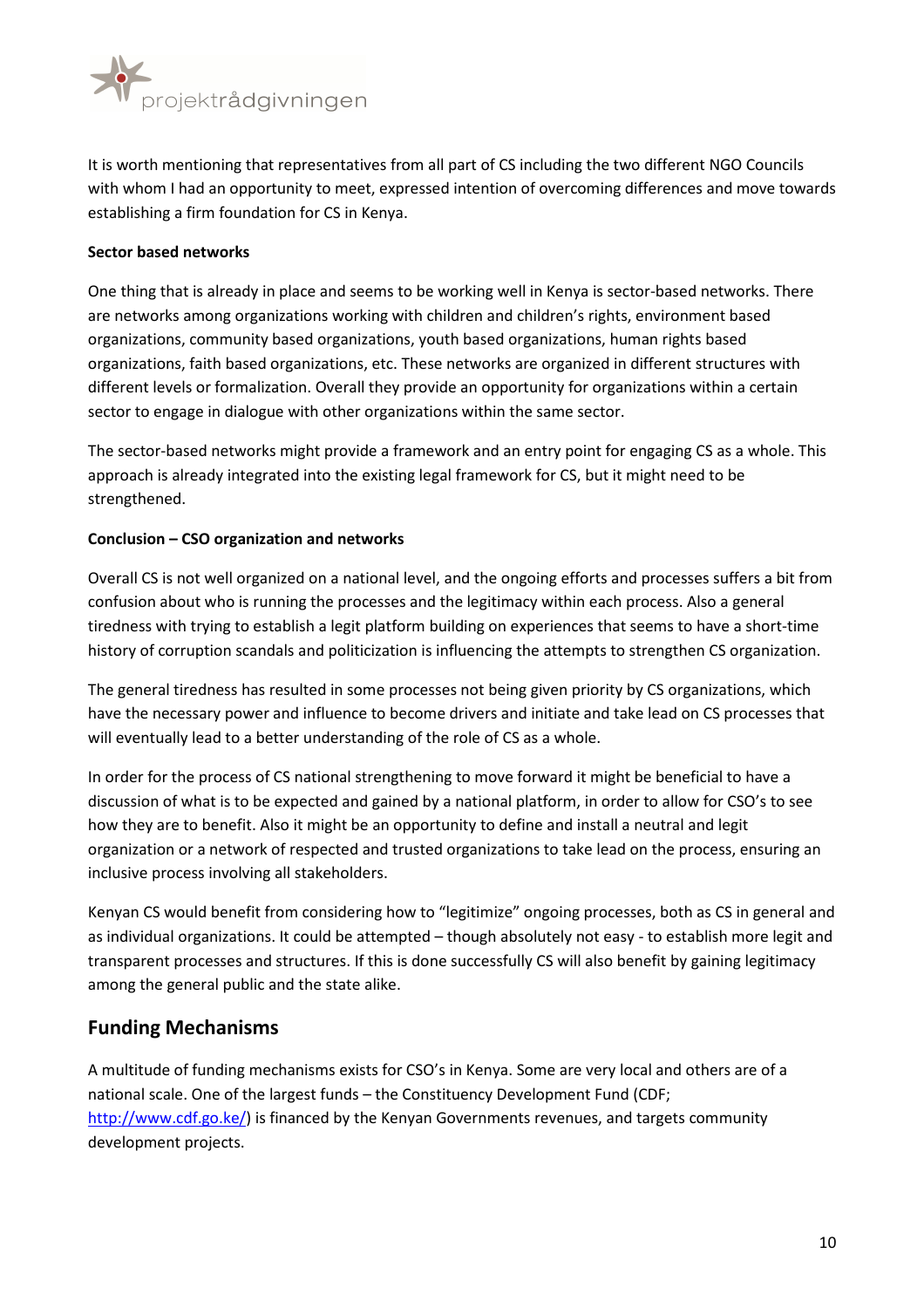

The UNDP also has several funding programs, some of which targets CS as well, UNIFEM amongst others.

The RDE mainly support basket funding mechanisms through the Community Development Trust Fund (CDTF; http://www.cdtfkenya.org/) which might be relevant for some CBO's working with Danish partners as well. The CDTF primarily work within the CBO sector, but there are several possible ways of engaging with the institution and seek funding. A new call for proposal has been issued in end 2010.

In general the funding modalities in Kenya are many and it is hard for any one organization to gain a full impression of all the different possibilities. Donor coordination and transparency within this aspect of CS might be beneficial both to Kenyan CS and to donors alike, but requires careful investigation and analysis.

With the new constitution and the implementation of it new possibilities might be opened up for CSO's at county level. It is important that Danish CSO's inspire and allows their partners to follow this development, and work actively to build capacity within local partners allowing them to:

- Have the necessary knowledge of the possibilities within this new framework and the capabilities to explore the opportunities there
- If possible have the necessary knowledge and understanding to track the budget at the county level, where increased funding will go to as a consequence of the constitutions implementation. It is hard to say when this becomes evident "on the ground"

# Available CS analyses

The CS analyses available in Kenya are not very updated. When questioning organizations in Nairobi about the issue of existing analysis, they acknowledged that there is a need to have a substantial analysis done.

Different sources that are relatively updated include analysis done by NORAD in 2009 (http://www.norad.no/en/Tools+and+publications/Publications/Publication+page?key=134242) which has a relatively thorough analysis of the economic and political situation in Kenya in 2009.

Updated on a regular basis though not as thorough and in depth is the ICNL – International Centre for Non for Profit Laws page about Kenya which provides a good background for understanding the different registration options for CSO's and also describes processes that are ongoing in Kenya. (http://www.icnl.org/knowledge/ngolawmonitor/kenya.htm)

Besides it is worthwhile to keep a look out for the Government Program of the RDE which probably will be available on the website of the RDE in the near future, now that the program is approved and also agreed upon between the government of Kenya and Denmark. The former program which is already available from the RDE website has a thorough analysis which of course is rather outdated by now.

The Kenya Vision 2030 might be another analysis worth looking into, as it sets some visions for Kenya and gives an idea of the general development that the country might take. http://www.safaricomfoundation.org/fileadmin/template/main/downloads/Kenya\_VISION\_2030 final\_report-October\_2007.pdf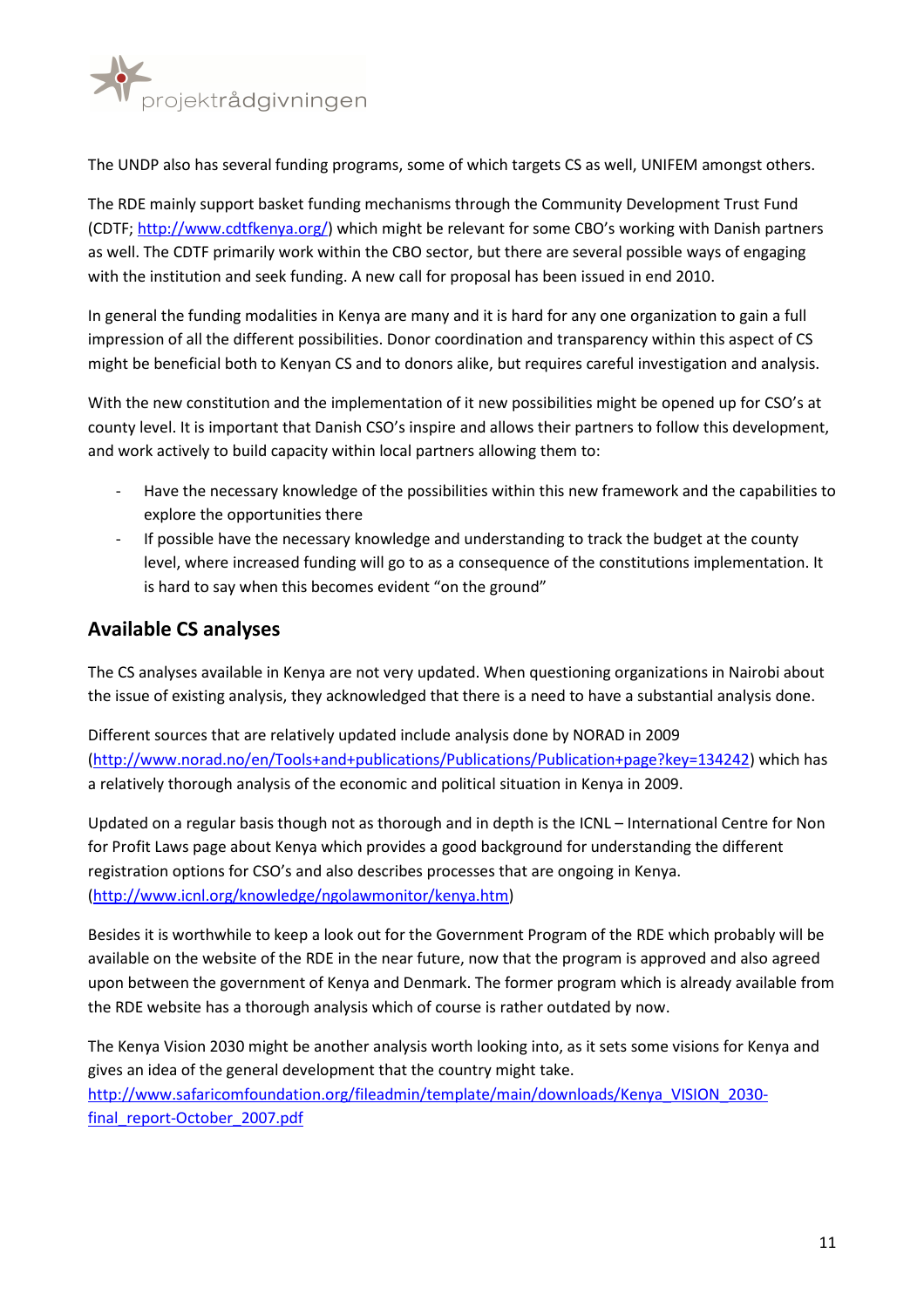

# Thematic Focus – Legitimacy in CSOs

## Introduction to legitimacy

Legitimacy is an increasingly important characteristic of CSO's both in the north and the south. Legitimacy in CSO's covers a wide variety of aspects, and encompasses issues of transparency and accountability as well. Suchman (1995) defines legitimacy as "... a generalized perception or assumption that the actions of an entity are desirable, proper, or appropriate within some socially constructed system of norms, values, beliefs, and definitions". CIVICUS stresses that "Legitimacy refers to perceptions by key stakeholders that the existence, activities and impacts of CSOs are justifiable and appropriate in terms of central social values and institutions." (Turning Principles into Action, CIVICUS – world alliance for Citizen participation).

The definitions and understandings points toward broad understandings of legitimacy, which has to do with the structure of the organization, deliverance on key issues and perception in the eyes of stakeholders and the general public. It implies that a legit CSO has a better change of impact. The understanding also implies that in achieving the things that an organization has set out to do the organization reinforces the perception of legitimacy from both internal and external stakeholders.

Some aspects of legitimacy – such as transparency and accountability should in general be practiced by all CSO's. Other characteristics are based upon decisions in the individual CSO's regarding what they choose to prioritize and strengthen.

In my work in Kenya during the TLV I started out focusing on shared or general perceptions of legitimacy, related to structure, democratic processes, inclusion of members, transparency, accountability etc. As my understanding and perspective were broadened I began to focus on legitimacy aspects that are also dependent upon context, ongoing processes in CS and focus and history of the individual CSO's.

## Legitimacy and legit organizations – Danish Perception

Among Danish CSO's there is a tendency to be focusing on particular legitimizing factors in an organization. One of the parameters that we tend to pay particular attendance to is the democratic control and structure within an organization. This parameter has to do with organizational setup, election of board members, inclusion of target group in board, and is closely connected with an "ownership" discussion and considerations within that organization.

All of those aspects are important, and if it is possible to set them in place, they most likely will contribute positively to the effective implementation of the work being done by that particular organization. We might have to broaden our understanding though and accept that these characteristics in some cases can also be a hindrance to or jeopardize an organization. In some cases we might be looking at other organizational cultures that do not "value" the same characteristics as we do, due to different circumstances and context.

## Legitimacy in CSO's in Kenya

People are constantly learning and adapting to the circumstances that surround them. So are organizations. Kenyan CSO's are not different in this aspect. Organizations like people have different priorities and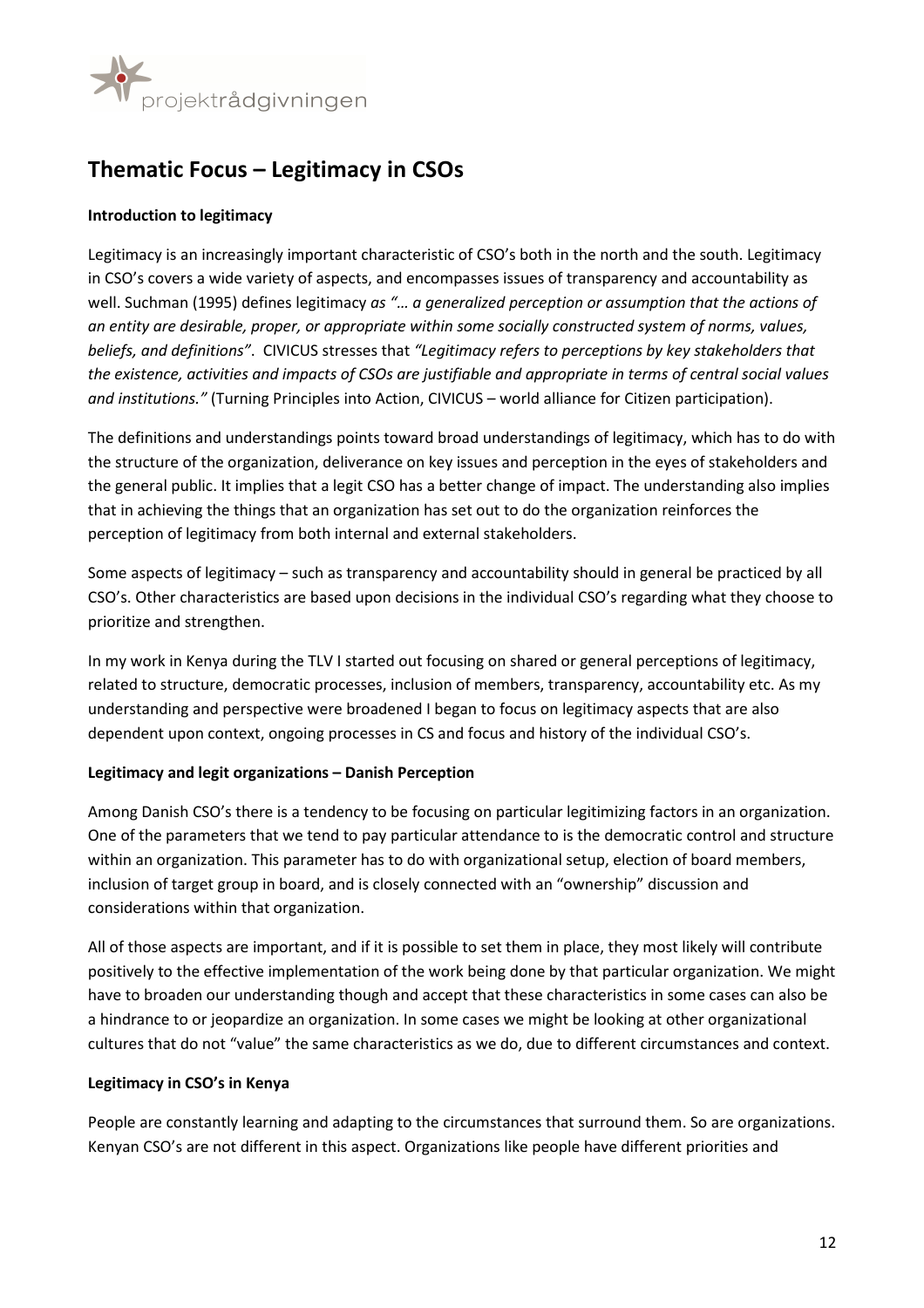

opinions on the direction they want to take. As they have different perspectives on the legitimizing characteristics they choose to strengthen and base their organization on.

This was indeed the case in Kenya. A lot of organizations do have all the democratic and ownership characteristics that we perceive as positive when discussing what makes an organization "legit". Others were working on getting these characteristics. Yet others proclaimed that they did not have those characteristics and neither were they working on getting them. They saw themselves as supporting/gaining/getting legitimacy from other sources. For example the actual work that they are doing within their area of focus, and the recognition that they were getting due to this work.

The organizations with these characteristics were both large professional organizations, which choose to have a professional board which could actively be used and support the work of the organization. And smaller organizations with a structure, which engaged people who were active within the deliverance of services as part of the board in the organization.

This clearly poses a challenge to our perception that a democratic structure within an organization is the best way of supporting that organizations legitimacy and securing deliverance. In the Kenyan context that is not necessarily the issue. Some organizations claim that they provide better deliverance and represent their constituency better when they do not have the "vulnerability" of getting dragged into political speculation, processes and procedures, but instead have a appointed board, that support the work of the organization professionally, and/or a charismatic leader, whom is able to deliver both on services and advocacy according to the need of the people, members and target group.

#### Context defined legitimacy priorities

The findings from Kenya points towards legitimacy priorities that are defined by the particular context that an organization is working in. If there is a history and risk of democratic organizations being used as political instruments or power-basis for furthering ones own agenda and personal ambitions, there might be a tendency to look for other sources of legitimacy. This could be a focus on one individual whom has the ability to bring the organizations forward and deliver on priorities, or it could be involving a professional board in the organization, which have the ability to contribute with key competencies to the organization.

The legitimacy considerations in this regard become dependent on the experiences, context and priorities that an organization has. As the context and the organization changes – that is there are changes internally such as growth and externally, such as a more conducive environment for CSO's – the priorities related to legitimacy changes as well.

The figure illustrates how organizational decisions are affected by context and processes in the surrounding context. In this way a lot of organizational priorities are a mixture of external and internal influences and not merely internal decisions. The core of it all – the heart of the organization is affected by and influenced by the choices made based on internal and external factors.

PATC might have to be better at acknowledging this relationship and respect that organizations structure their legitimacy according to internal priorities and choices and external factors.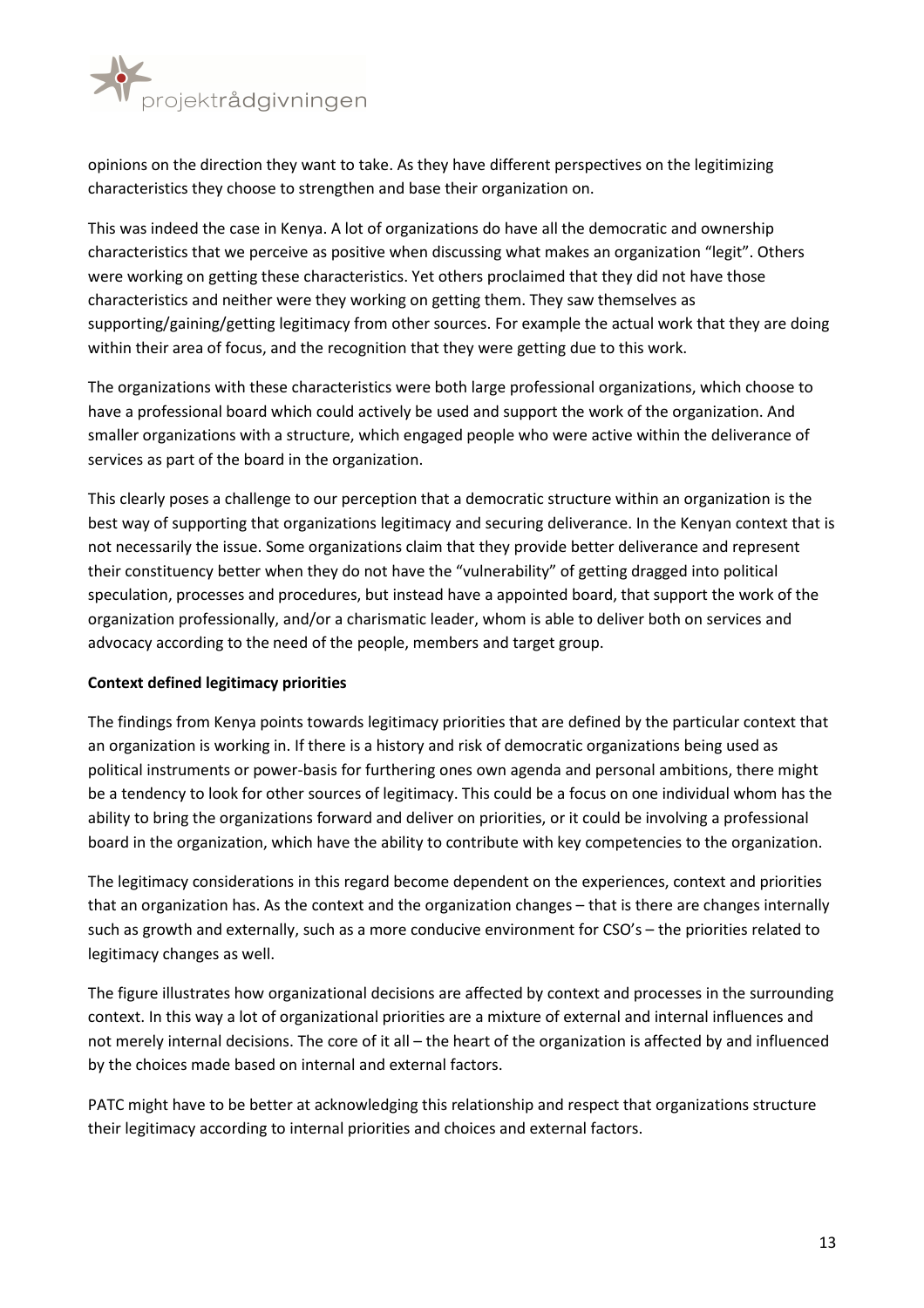



## Supporting legitimacy – strengthening diversity

The understanding that legitimacy is context dependent reflects back on Danish strategies for development cooperation within CS – the Civil Society Strategy (CSS). As with all other strategies, some priorities can end up being contradictory. The results- and poverty orientation within the Danish CSS can in some cases "clash" with the intention to support democratic organizations, that provides an opportunity for people to organize themselves and raise their voice.

The possible confusion about what is "most important" reflects back to some of the challenges within CS in Kenya, and also links closely to priorities within the Danish CSS.

In Denmark it is namely the perspective of a diverse CS, which allows for a number of different CSO's to organize themselves in the way that they find most proper and rewarding based on the context that they are based and active in, that can be a challenge to the notion of support to democratic organizations.

Both in Kenya and in Denmark we might have to further strengthen this understanding, and accept that while we have chosen the best possible set-up, structure, activities, board, focus and people to work within the organization we are involved in, other people have choosen differently based upon their understanding and the context they work in.

That does not necessarily make one organization better than the other or more legit, but it means that sources of legitimacy and priorities within possible sources varies from organization to organization, based upon the context and history of that organization – internal and external.

This understanding should not be an excuse to "stop learning" and critically evaluate if there is a need to or possibility to strengthen the legitimacy within an organization. Rather the existence of other organizations and a constructive exchange of ideas and mutual challenges and challenging other organizations, requires organizations to "stay alert" and be aware of possibilities to strengthen own legitimacy in order to build support.

#### Legitimacy in civil society in Kenya

The legitimacy of individual CSO's are also influenced by the general legitimacy that other stakeholders – namely the state and the market and the general public correlates with the sector as a whole.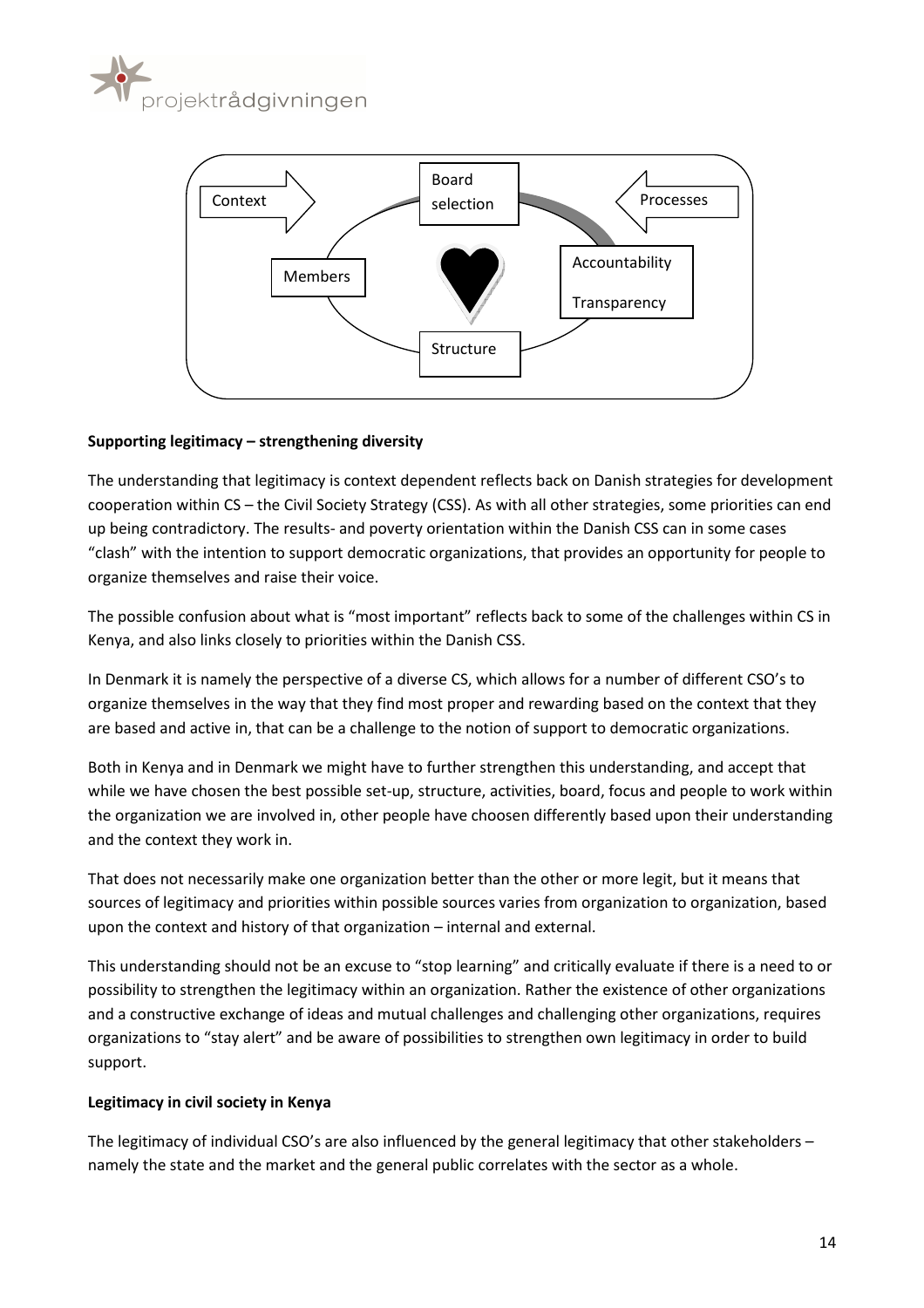

In Kenya civil society is dominated by organizations that focus on social development. Due to different historical circumstances and the abuse of power and resources within some CSO's, as in some other institutions, the general (public) perception of legitimacy towards CSO's is challenged. This might be an advantage as it is possible that a critical approach in many ways is better than a non-critical, as it hopefully helps and supports the establishment of legit organizations in a longer perspective.

At the same time it poses a challenge for the sector as a whole, if it is viewed as partly illegitimate in the eyes of the people, the state and the market. Therefore the earlier mentioned processes that are taking place in Kenya are all crucial in the establishment of an overall understanding that CSO's are contributing positively to society, and not merely looking to support themselves.

The first step towards supporting the general legitimacy in CS in Kenya is probably to ensure as transparent and legit processes as possible. Donors have an interest in supporting these processes as well, as it will eventually lead to a better understanding of the role, strengths and possibilities that lies within CSO's from a public and state/market perspective.

## Conclusion – Legitimacy in CSO's in Kenya

Legitimacy is a complex issues, and it is neither desirable nor possible to be talking about one form of legitimacy as more correct than another. The notion does cover some general characteristics that should be taken into account and dealt with in most organizations, such as transparency and accountability.

Besides these general perspectives legitimacy also requires and involves a number of choices. Based upon context, history, focus, etc. CSO's should discuss and decide what they build their legitimacy on, and then work actively to strengthen that perspective within the organization, or supplement it if necessary.

It is important that Danish CSO's understand the need to respect the nature of legitimacy in a local partner. The local partners choices and decisions regarding priorities might be discussed and debated of course. If found to be outside of what the Danish CSO believes in, maybe the partnership should be phased out, rather than the local partner trying to "fit" into our understanding of priorities within legitimacy. PATC should of course be very aware of what and how we inspire and relate to this understanding – what are we promoting, suggesting and inspiring to?

Accepting and recognizing that legitimacy also involves a lot of prioritizing and decision making, does NOT mean that CSO's should not learn and continuously try to improve. This goes for CSO's that build their primary legitimacy on delivering on certain services, as well as CSO's that primarily build their legitimacy on a strong and supportive member based.

Organizations that manage to combine a strong and involved member base with delivering on focus area have a strong position of course, and are drawing on various sources of legitimacy, which gives them a lot of possibility to facilitate change. The point here though, is that it is not possible for all organizations to combine these perspectives, and that we have to accept that CSO's choose the legitimacy sources that are most rewarding to their cause.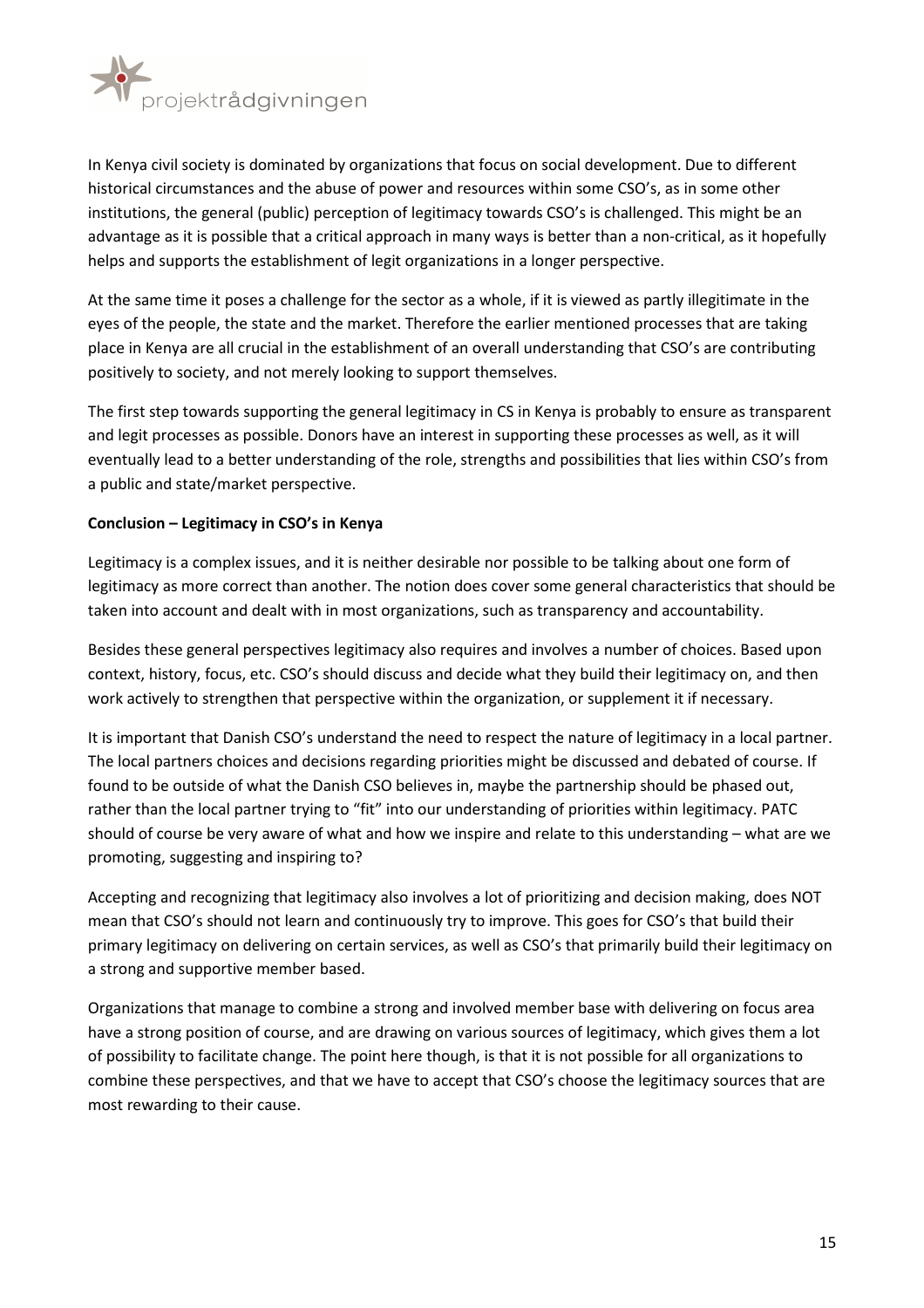

In Kenya a diversity of CSO's all work towards supporting their own and mutual legitimacy. The processes which support the shared legitimacy needs to be considered carefully, as they carry with them the future to a strong and independent CS, which can grow to become a recognized key player in Kenyan society.

In the cases where legitimacy structures that we perceive as desirable support the efficiency of the local partner, the Danish CSS, PATC's orientation towards this strategy, and the input from the Danish partner, is probably and most likely a welcome contribution. We need to recognize though that this is not always the case, and have to consider the instances where our perceived desirable legitimacy structures are not the ones that are considered desirable from a South perspective, and might even be considered contraproductive. We need to gain a better understanding of these instances, and be well aware of the norm-set that we are pushing and what it is doing to local partners. PATC should have a role to play in an understanding of these processes.

When returning to the objectives of the TLV in Kenya it seems to me that the objectives have been met. Some of the dissemination requires a longer perspective, and it remains to be seen whether the TLV results in communication beyond inspiration to dialogue among stakeholders.

# Outputs and dissemination

The outputs and dissemination of the knowledge from the TLV in Kenya, is brought into play and activated in a number of different ways. Some outputs are of a direct link to the Kenya TLV while others are integrated into ongoing discussions and work of PATC, allowing us to have more informed discussions.

Knowledge and understanding from the TLV is integrated into the following discussions and processes in PATC:

- Building a database with country profiles (input February 2011)
- Input to discussions on trends in the south. A number of the trends experienced in Kenya are also part of general tendencies. In that way the TLV in Kenya has helped broaden and support PATC's understandings of some of the general south processes and trends. This is particularly the case within:
	- o Policy interconnectedness, especially security policy, trade policy and development cooperation policy
	- o Implications of the aid effectiveness agenda
	- o Implications of shrinking space for CSO's
	- o Possible implications from direct south funding
- Development of PATC guide for organizational development of CSO's
	- o The legitimacy understanding that the Kenya TLV has contributed to is actively feeding into the understanding that is reflected in the guide, and integrated in courses, counseling etc.
- Clarity about legitimacy and understanding
	- $\circ$  The discussion and understanding from the LTL in Kenya feeds into PATC discussion on the complexity of legitimacy in CSO's, what we promote and how we promote it
	- o Feeds directly into meetings on legitimacy in CSOs in spring 2011
- Special focus area for PATC 2011 2012 Poverty oriented growth and CS's role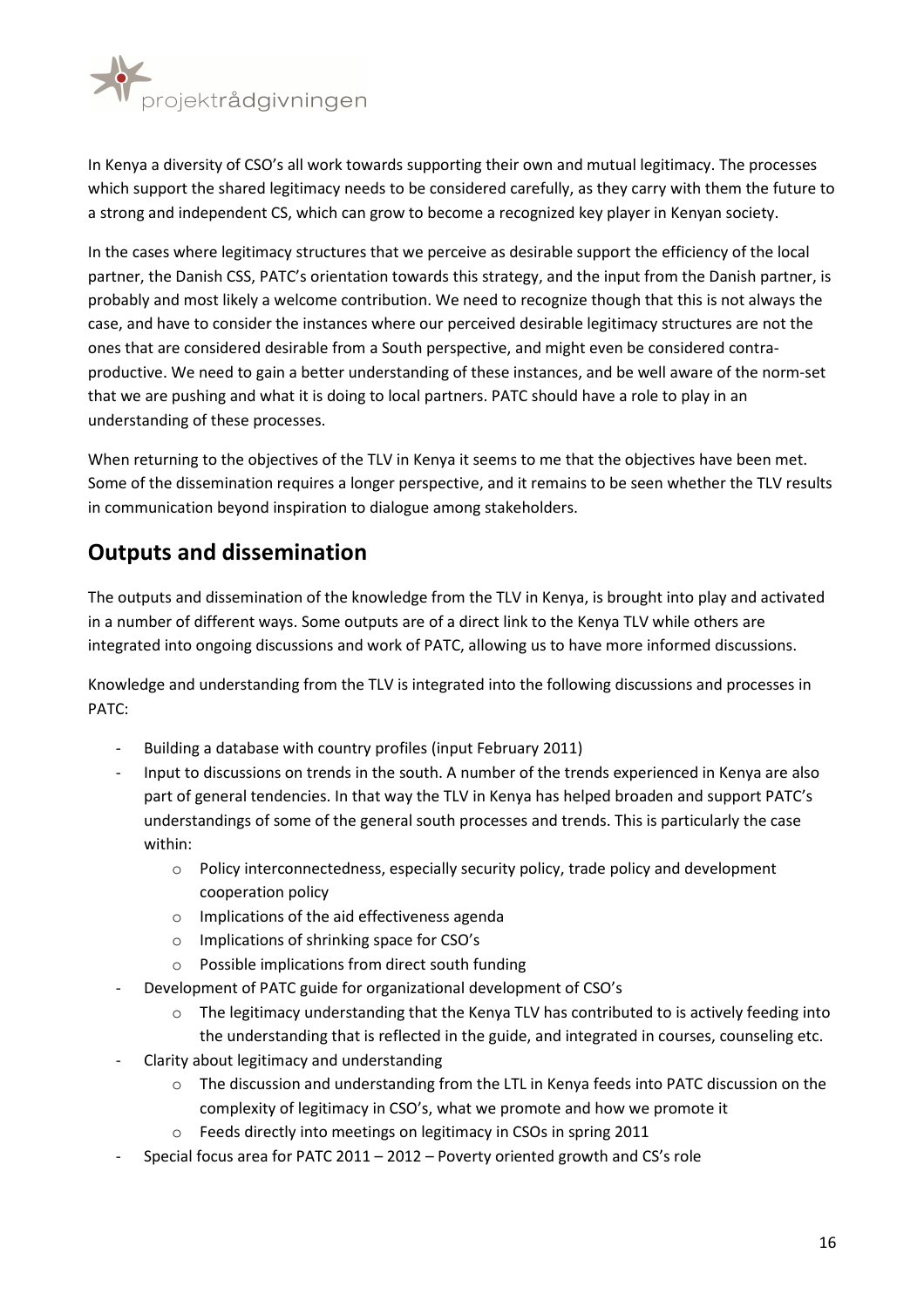

 $\circ$  Interconnectedness between focus on poverty oriented growth and the role of civil society

The processes above will contribute to improved training and advisory services being delivered to the members of PATC on contextual factors in Kenya, general trends in the South and information on development of organizational legitimacy.

The TLV to Kenya has directly resulted in the following dissemination and output in Kenya:

- Workshop and discussion with organizations in Kenya, presenting and discussing the findings from the TLV with participants from CSO's and the RDE
- Debriefing with the RDE in Kenya, following the workshop, with discussions on possible future relations between Kenyan CSO's and RDE
- Discussions with several organizations in Kenya, hopefully contributing to the understanding of PATC role and priorities, and also allowing these organizations to address issues of their interest

Whether the TLV in Kenya will be followed up by further contact between organizations with Danish partners, and potentially contact to the RDE remains to be seen. If considered worthwhile the RDE or Kenyan organizations are able to take up the effort from here, using contact information that will be shared among stakeholders. At the workshop and at the debriefing at the RDE interest in such follow up were expressed, but not without some hesitation. Sadly enough it is not possible for PATC to facilitate such follow-up within the present framework.

Where it was possible to spend longer time with local partners, and engage in a mutual learning process, I believe that local organizations as well as PATC has benefitted from a direct knowledge of each other, and this opportunity has definitely helped broaden up PATC perspective on a number of issues.

# Observations and considerations

- 1. The aid effectiveness agenda is very relevant and we all have an interest in seeing as large proportion of the money invested in development cooperation as possible "working on the ground". At the same time it is a build in premise that it costs money to make good development, and that it is necessary with "professionalism" at the different "levels" of the development cooperation structure – no matter what funding modalities we are using. We should be very considerate not to let the aid effectiveness agenda move to far in the "get the money to the ground as cheap as possible" direction, so that the quality of the development cooperation implemented on the ground suffers from the lack of resources to implement in a considerate and most rewarding way. If we move to far in this direction the "value for money" that we end up with will be less than if we acknowledge that it does cost to implement in the best possible way.
- 2. It seems that sometimes there is a tendency to "limit" the understanding of civil society to NGO's. It is highly limiting the scope and understanding of CS, and in everyday work and in processes relating to CS, the public, the government and CS itself, would probably benefit from a broader understanding of what CS is and the possibilities that lies within this understanding. This would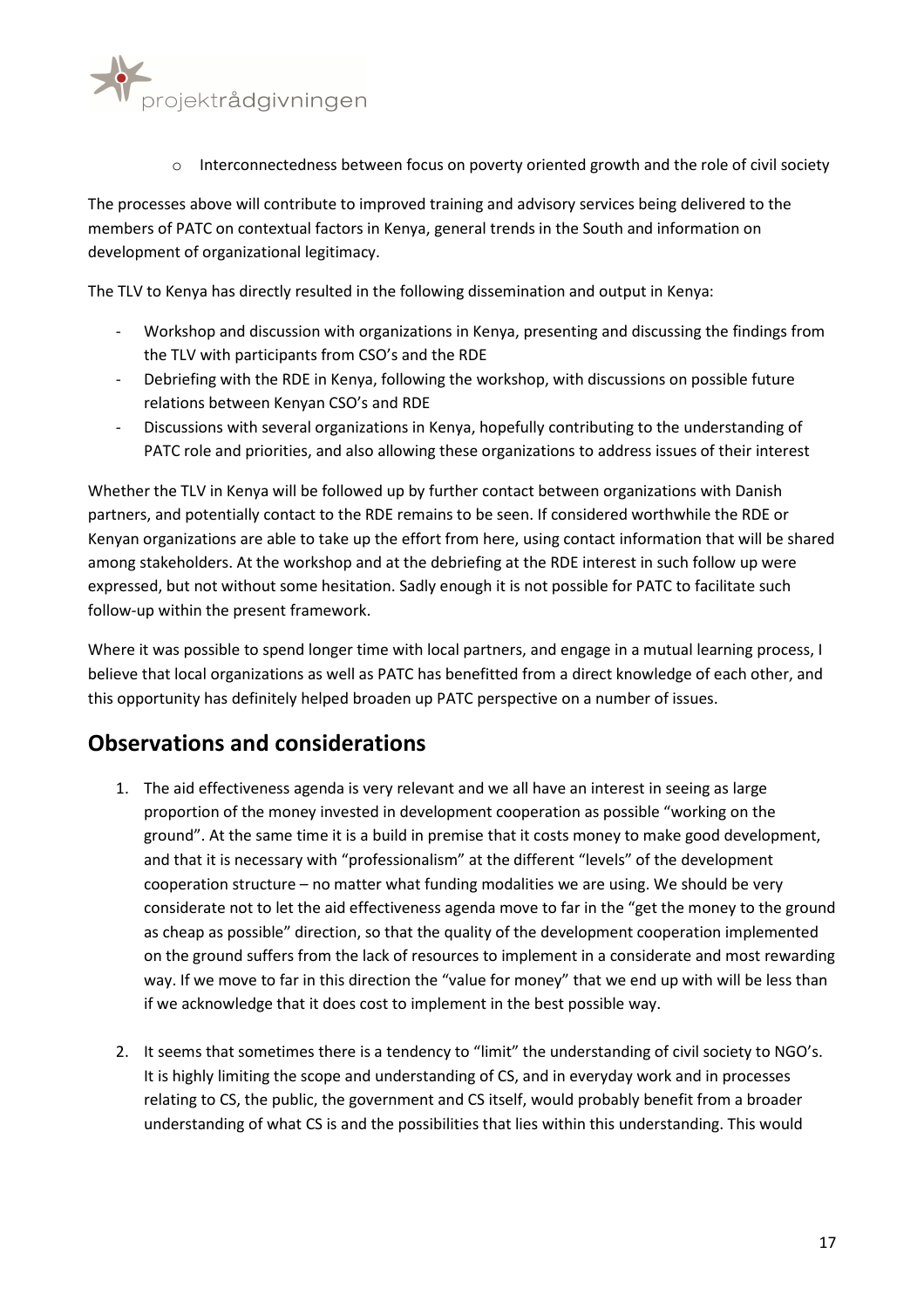

help facilitate an understanding of CS as a possible collaborator and a connection point for critical voice for the public, which can help holding the government and its institutions responsible.

- 3. It seems from the little evidence that I have been able to gather on this TLV that the presence of strong, informed and active CBO's are one major stabilizing factor during processes that could unfortunately lead to terrifying situations such as the Post Election Violence after the 2007 elections. It is imperative to support and build such structures that allow for CS to organize itself around issues of interest, and thereby be a strong contributing factor in situations that can potentially turn out violently.
- 4. Kenyan funding modalities are very complex and it is hard to get an overview of them. It might be worthwhile to consider for the RDE if it is possible to identify strategic legit partners together with other donors – possibly among CS itself as well – who can administer funds on behalf of the RDE and other donors and involve other CSO's in the implementation efforts. This could hopefully lead to not "inventing" new funding modalities but rather strengthen existing ones and only supplementing where appropriate. CDTF now has three different schemes of funding modalities, and they seem to be supplementing each other well. But the overall picture of funding mechanisms in Kenya is very confusing with numerous donors and numerous different funding opportunities, of which organizations have a hard time getting an overview and where the distribution of funds can seem non-transparent and very centralized.
- 5. Communication and exchange of experiences tend to be good. It would be worthwhile to make sure that there is the necessary resources to have meetings among partners with Danish CSO's to give input to discuss issues of mutual interest.
- 6. Sometimes strategies tend to clash. The Aid Effectiveness Agenda and the Danish Civil Society Strategy do so in some aspects. This is particular the case when we according to the Aid Effectiveness Agenda try to cut down on expenditure between donor and end user. The Danish Civil Society Strategy to be implemented properly requires a certain level of resources to be used at implementation level. The resource use at these "intermediary" levels should be limited as much as possible of course, but not to a point where the end result is less development because of lack of resources to implement strategically and structures. I think that donors, civil society, the RDE and Kenya will benefit from an alignment of the demands and expectations towards the Danish Embassies involvement with CS to match the resources that are made available to the embassy to involve itself actively with CS. This might mean addressing the issue of personnel at the embassy that is focused primarily and cross sectored on involvement of CS in the RDE's work.

# Comments and questions

Comments and questions to this report are very welcome. They should be forwarded to Nicolai Houe at nh@prngo.dk. The report does not necessarily reflect the official perspective of PATC but reflections made in the report are discussed by PATC secretariat.